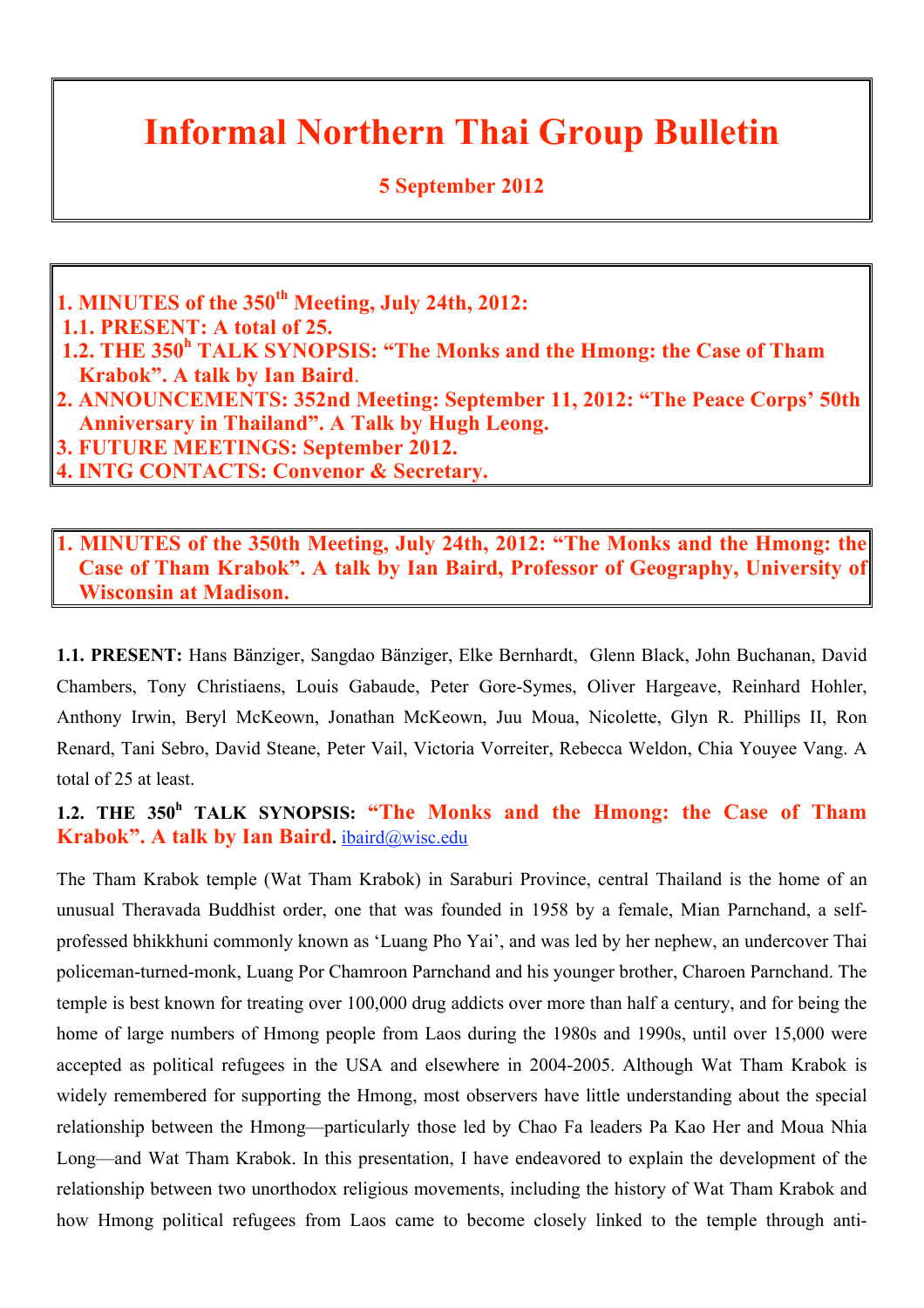communist militant resistance and violence while the monks there maintained particular and unique Buddhist practices, including not using any form of transportation other than walking.

For more details regarding this research, please refer to my book chapter, which has just been published in a new book:

Vladimir Tikhonov and Torkel Brekke (eds.) 2012. *Violent Buddhism – Buddhism and Militarism in Asia in the Twentieth Century*. Routledge, London.

Note of the editor: *For reasons of copyright, we cannot reproduce here the complete text of this very interesting and surprising talk/chapter. So, please try to get a copy of the book just referred to.*

#### **2. ANNOUNCEMENTS**

**352nd Meeting: September 11, 2012: "The Peace Corps' 50th Anniversary in Thailand". A Talk by Hugh Leong.**

What was Chiang Mai like back in the hippie ages of the 1960s in the eyes of a 22 year old American Peace Corps volunteer? Reminiscence of a golden age.

Short Bio:

Hugh Leong is a retired American, raised in New York City, and now living in Chiang Mai. Hugh first came to Chiang Mai as a Peace Corps volunteer in 1969 and was the first foreigner ever to teach at the Yuparaj Provincial School. He has traveled extensively since then, living and teaching in Iran, Saudi Arabia, back in Thailand, and later settling down to raise his family in Seattle, Washington. Hugh has been married to his Thai wife, Pikun, whom he met while they were both teachers at Yuparaj, for 40 years and has two grown sons.

Hugh has had careers as an English teacher, a psychotherapist, freelance writer, and an independent computer consultant. He taught at Chiang Mai University and was later the director of AUA Language School Chiang Mai. For a number of years Hugh was a contributor to the Bangkok Post features section, writing about Thailand and its culture, and recently retired after 5 years writing the retirement column for Chiang Mai City Life magazine.

The author of the Professional English for Thailand series published by Silkworm Press, a book translated into Thai called 'Going to America, A Survival Guide for Thais Moving to Live in the United States', and the eBook 'Retired Life in Thailand', he also maintains the website www.Retire2Thailand.com, the blog www.Retire2Thailand.wordpress.com and contributes the blog post 'Thai Language Thai Culture' to the popular Thai language blog www.WomenLearnThai.com (and some men too).

In his free time from his so called 'retirement' Hugh raises free range rabbits and ducks, and helps Pikun with her conservation project, in cooperation with the Chiang Mai Zoo, to save endangered mountain tortoises (19 babies born this year). He also plays golf, which is more a subject for him and his psychotherapist to discuss.

#### **3. FUTURE MEETINGS**

- **352nd Meeting:** Sept. 11, 2012: "The Peace Corps' 50th Anniversary in Thailand". A Talk by Hugh Leong **353rd Meeting:** October 9, 2012: Restitution of Stolen Works of Art. A talk by Manus Brinkman
- **35?th Meeting:** January 15, 2013: A talk on the Hmong by Dr. Chia Youyee VANG, Dept of History, University of Wisconsin, Milwaukee. Specific topic to be announced.
- **Talks in the oven** (dates and precise titles to be announced): From the Temple to the University by Prof. Saeng Chan-ngam ; Chiang Rai Art Scene by Angkrit Ajchariyasophon ; Stories about teaching English in Thailand by Jeremy Walter ; Creating a Museum in Luang Prabang by Tara Gujadhur ;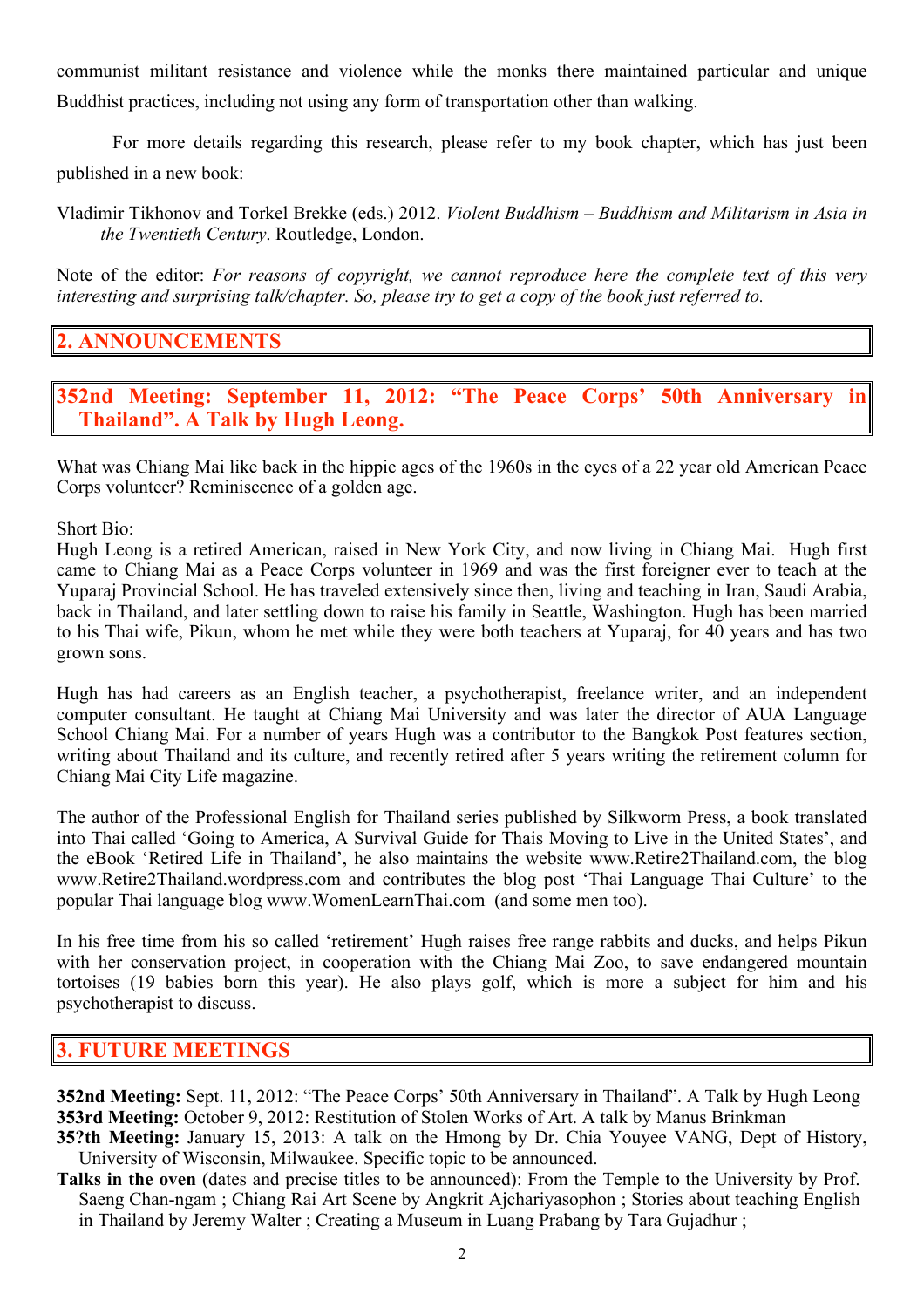#### **4. INTG CONTACTS: Convenor & Secretary**

- **1) Convenor : Rebecca Weldon:** e-mail: < **rebecca.weldon@gmail.com**>. Mobile: **087 193 67 67**; Home: **053 227272**. Address: Gerard Habitat, Room 204 - 8/2 Soi 3 Nimmanhemin Rd. - T. Suthep - A. Muang CHIANG MAI 50200 – THAILAND
- **2) Secretary: Louis Gabaude**: e-mail: <**gabaudel@yahoo.com**>. Mobile: **087 188 50 99**. Address: 28/64 Laguna Home 10 - T. Sansai Noi - Mu 8 - A. SANSAI - CHIANG MAI 50210.
- **3) INTG Website**: http://www.intgcm.thehostserver.com

- **Thank you for printing and posting the following on any board you can** -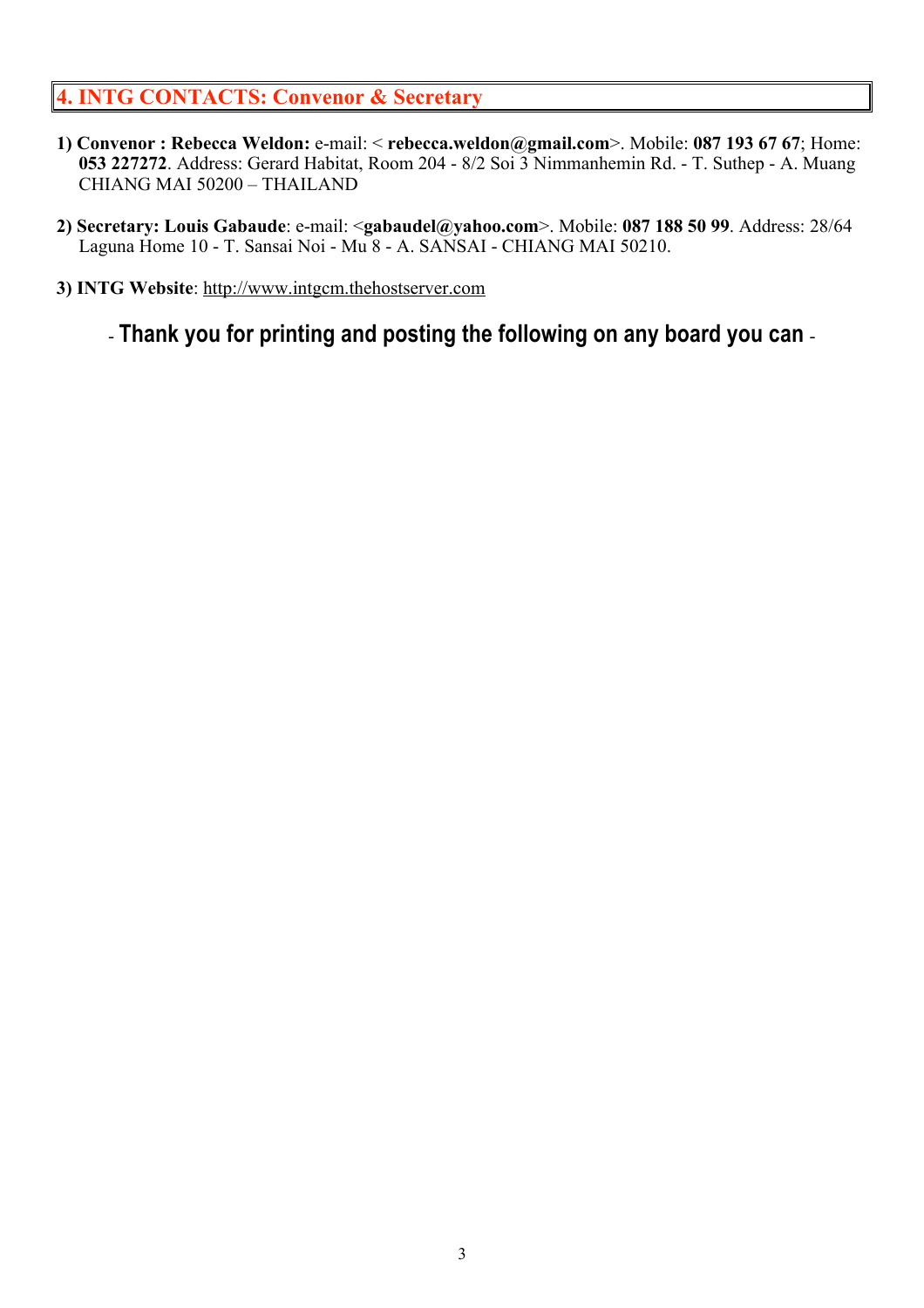**Informal Northern Thai Group (INTG)** 27 years of Talks!

\_\_\_\_\_\_\_\_\_\_\_\_\_\_\_\_\_\_\_\_\_\_\_\_\_\_\_\_\_\_\_\_\_\_\_\_\_\_\_\_\_\_\_\_\_\_\_\_\_\_\_\_\_\_\_\_\_\_\_\_\_\_ \_\_\_\_\_\_\_\_\_\_\_\_ \_\_\_\_\_\_\_\_\_\_\_\_\_\_\_\_\_\_\_\_\_

# **The Peace Corps' 50th Anniversary in Thailand**

## A Talk by **Hugh Leong**

**Tuesday 11 September 2012 : 19:30**

AT THE **ALLIANCE FRANÇAISE – CHIANG MAI**

**138, Charoen Prathet Rd, opposite Wat Chaimongkhon & EFEO**